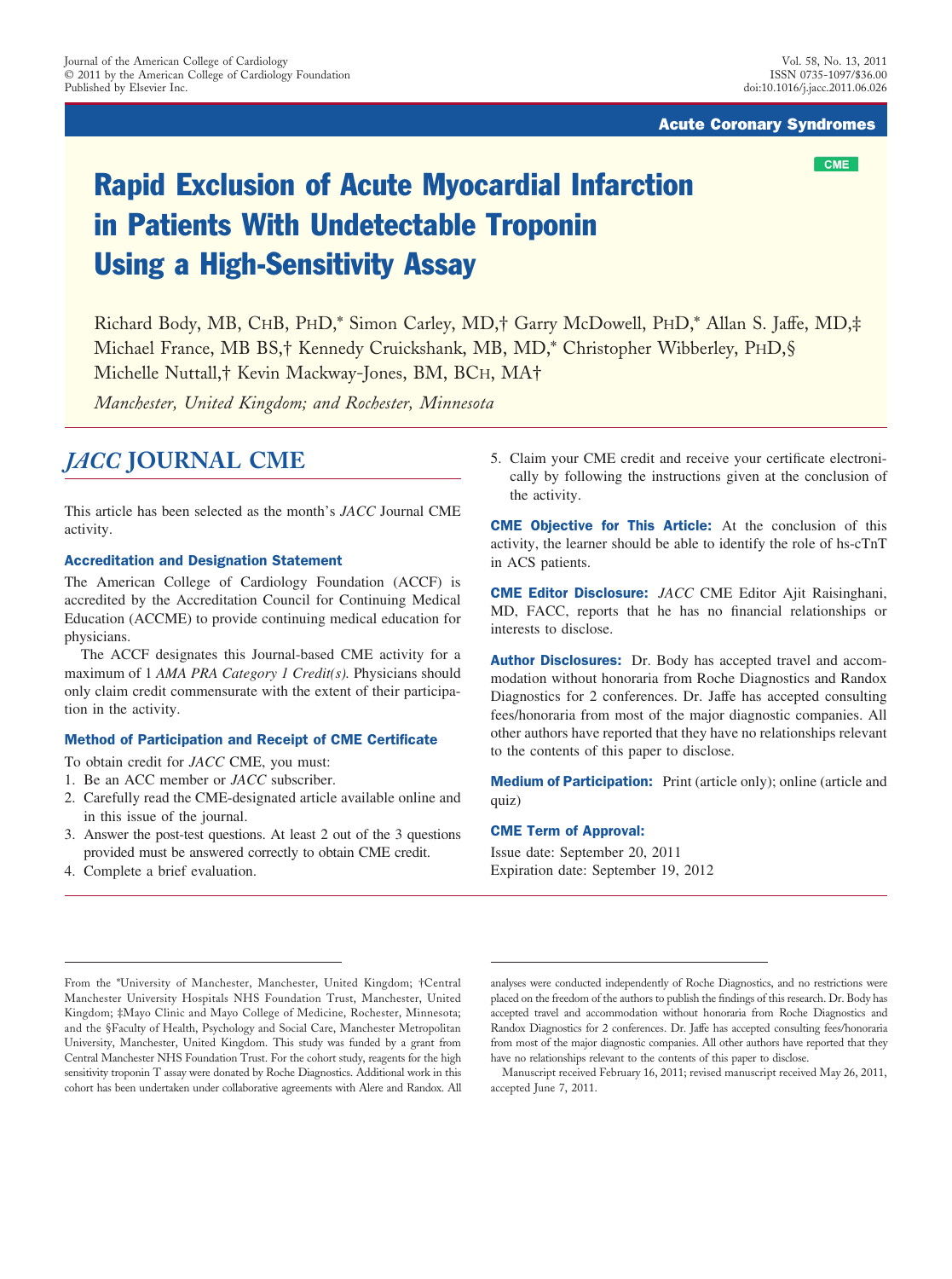## Rapid Exclusion of Acute Myocardial Infarction in Patients With Undetectable Troponin Using a High-Sensitivity Assay

| <b>Objectives</b>  | This paper sought to evaluate whether high sensitivity troponin (hs-cTnT) can immediately exclude acute myocar-<br>dial infarction (AMI) at a novel 'rule out' cut-off.                                                                                                                                                                                                                                                                                                                                                                                                                                                                                                                                                         |
|--------------------|---------------------------------------------------------------------------------------------------------------------------------------------------------------------------------------------------------------------------------------------------------------------------------------------------------------------------------------------------------------------------------------------------------------------------------------------------------------------------------------------------------------------------------------------------------------------------------------------------------------------------------------------------------------------------------------------------------------------------------|
| <b>Background</b>  | Subgroup analysis of recent evidence suggests that undetectable hs-cTnT may exclude AMI at presentation.                                                                                                                                                                                                                                                                                                                                                                                                                                                                                                                                                                                                                        |
| <b>Methods</b>     | In a cohort study, we prospectively enrolled patients with chest pain, evaluating them with standard troponin T<br>and testing for hs-cTnT (Roche Diagnostics, Basel, Switzerland) at presentation. The primary outcome was a di-<br>agnosis of AMI. We also followed up patients for adverse events within 6 months. After subsequent clinical im-<br>plementation of hs-cTnT, we again evaluated whether initially undetectable hs-cTnT ruled out a subsequent rise.                                                                                                                                                                                                                                                          |
| <b>Results</b>     | Of 703 patients in the cohort study, 130 (18.5%) had AMI, none of whom initially had undetectable hs-cTnT (sen-<br>sitivity: 100.0%, 95% confidence interval [CI]: 95.1% to 100.0%, negative predictive value: 100.0%, 95% CI:<br>98.1% to 100.0%). This strategy would rule out AMI in 27.7% of patients, 2 (1.0%) of whom died or had AMI<br>within 6 months (1 periprocedural AMI, 1 noncardiac death). We evaluated this approach in an additional 915<br>patients in clinical practice. Only 1 patient (0.6%) with initially undetectable hs-cTnT had subsequent elevation (to 17<br>ng/l), giving a sensitivity of 99.8% (95% Cl: 99.1% to 100.0%) and a negative predictive value of 99.4% (95% Cl:<br>96.6% to 100.0%). |
| <b>Conclusions</b> | Undetectable hs-cTnT at presentation has very high negative predictive value, which may be considered to rule<br>out AMI, identifying patients at low risk of adverse events. Pending further validation, this strategy may reduce<br>the need for serial testing and empirical treatment, enabling earlier reassurance for patients and fewer unnec-<br>essary evaluations and hospital admissions. (J Am Coll Cardiol 2011;58:1332-9) $\circledcirc$ 2011 by the American<br><b>College of Cardiology Foundation</b>                                                                                                                                                                                                          |

Despite extensive research and evolving diagnostic technology, patients with symptoms possibly resulting from an acute coronary syndrome usually undergo investigation for at least 6 hours (and often longer) before acute myocardial infarction (AMI) can be excluded confidently  $(1-3)$ . Thus in many centers, including ours, most patients (74% to 88%) are admitted to hospital, making up more than one-quarter of acute medical admissions. Only a minority (approximately 25%) ultimately are diagnosed with an acute coronary syndrome, and many fewer are diagnosed with AMI  $(4-6)$ . A strategy that would enable AMI or acute coronary syndrome to be excluded at the time of presentation would be extremely helpful and likely would substantially reduce unnecessary hospital admissions. Clinical judgment alone is clearly insufficient to fulfill that goal, because up to 6% of patients with chest pain who are discharged from the emergency department (ED) have been reported to have had unrecognized AMI. Missed AMI in this setting has significant prognostic implications [\(7,8\)](#page-7-2).

Recently, Reichlin et al. [\(9\)](#page-7-3) and Keller et al. [\(10\)](#page-7-4) reported that using more sensitive troponin assays can increase diagnostic accuracy by ruling in AMI for a greater proportion of patients at the time of initial presentation. However, using the conventional cutoff (the 99th percentile of a healthy reference population), the sensitivity of these novel assays was approximately 90%, meaning that serial testing remains necessary before AMI can be ruled out. Among the assays evaluated by Reichlin et al. [\(11\)](#page-7-5) was the Elecsys high-sensitivity cardiac troponin T (hs-cTnT) assay (Roche Diagnostics). We noted that, using the lower detection limit of this assay as a cutoff, AMI seemed to be ruled out (sensitivity: 100%). If so, such a strategy would have enabled the exclusion of AMI in those with such low values (9.9% of the population) at the time of admission [\(12\)](#page-7-0). If these findings could be validated, hs-cTnT could be used to reduce some of the unnecessary hospital admissions. Such an approach would lower resource utilization, would improve quality of care for patients, and would lead to earlier ED discharges. Accordingly, we set out to investigate whether AMI can be safely ruled out in patients with undetectable levels of hs-cTnT at the time of presentation to the ED.

#### See page 1340

#### Methods

There were 2 parts to our investigation: an initial prospective cohort study to validate the findings of Reichlin et al. [\(12\)](#page-7-0) in the context of a research environment and a prospective clinical audit to validate our findings in clinical practice. The prospective cohort study was approved by the local research ethics committee. The U.K. National Research Ethics Service confirmed that the clinical audit did not require ethical approval.

**Prospective cohort study.** The cohort study was a substudy of the Early Vascular Markers of Acute Coronary Syndromes project, which aims to develop a novel algorithm for the early exclusion of acute coronary syndromes in the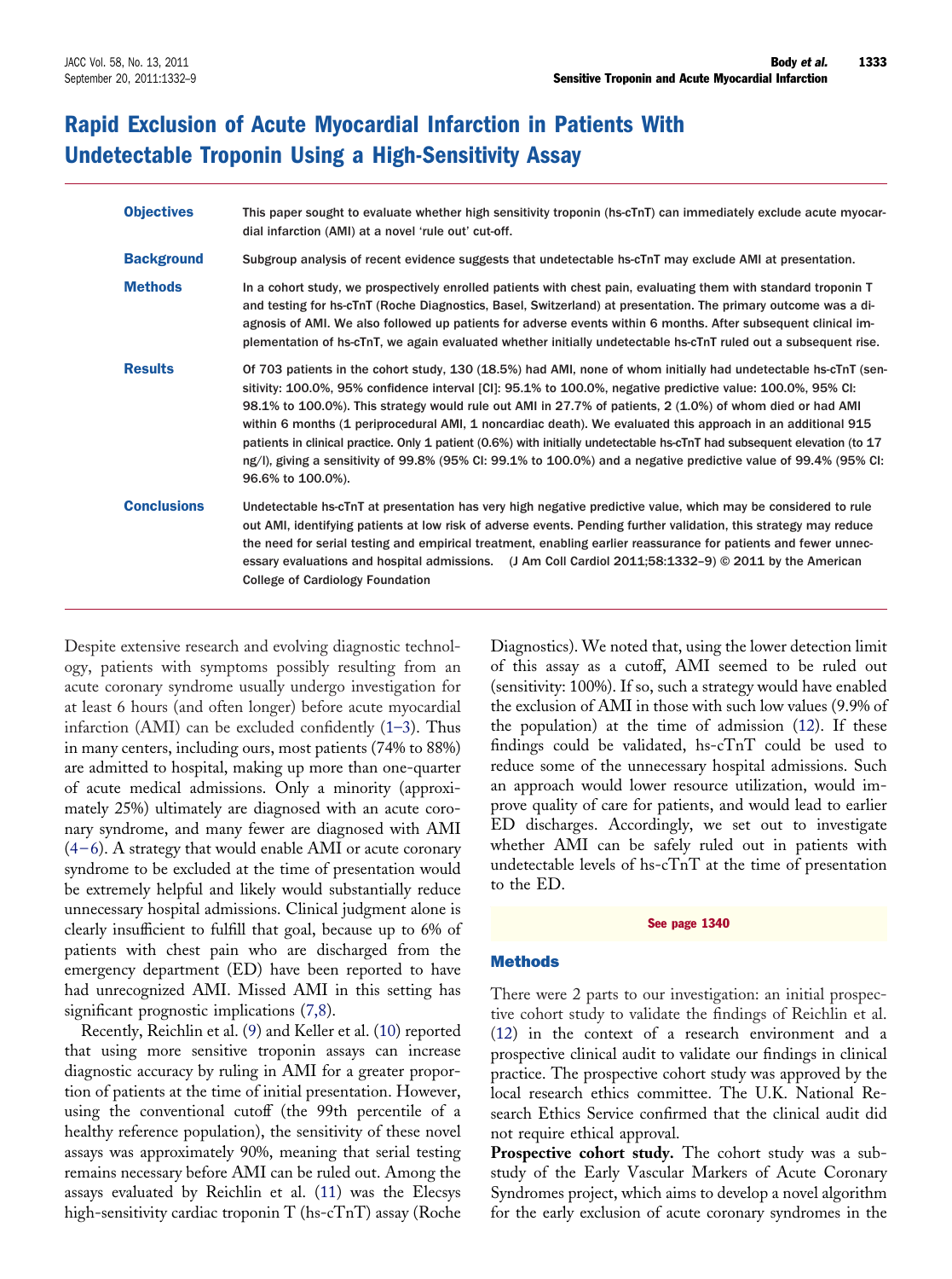| <b>Abbreviations</b><br>and Acronyms                      |
|-----------------------------------------------------------|
| $AMI = acute$ myocardial<br>infarction                    |
| $Cl =$ confidence interval                                |
| $cTnT = cardiac troponin T$                               |
| $ED = emergency$<br>department                            |
| $hs\text{-}cTnT = high-sensitivity$<br>cardiac troponin T |

ED [\(13–17\)](#page-7-6). We prospectively recruited patients who sought treatment at the ED with chest pain at Manchester Royal Infirmary, a university-affiliated teaching hospital with an annual ED census of approximately 145,000. We included patients who were older than 25 years and had chest pain within the previous 24 h that the initial treating physician suspected may be cardiac in na-

ture. Patients were excluded if they had renal failure requiring dialysis, trauma with suspected myocardial contusion, or another medical condition mandating hospital admission or if they did not consent to and provide a blood sample for use by the research team.

Blood was drawn at the time of ED presentation and immediately centrifuged. Serum was separated and frozen at –200°C for up to 48 h and at –700°C thereafter. Following an amendment to the initial protocol (also approved by the local research ethics committee), previously unthawed samples were tested for hs-cTnT (99th percentile: 14 ng/l, coefficient of variation  $\langle 10\%$  at 9 ng/l) and fourthgeneration cardiac troponin T (cTnT) (99th percentile: 10 ng/l, coefficient of variation  $\langle 10\%$  at 30 ng/l) by laboratory personnel who were blinded to patient outcomes [\(11\)](#page-7-5). Testing was completed in August 2009.

All patients underwent testing with the fourth-generation cTnT assay at least 12 h after the onset of the most significant symptoms. Patients then were followed up after 48 h, 30 days, and 6 months. At follow-up, the National Health Service Strategic Tracing Service database (a national database with mortality statistics updated on at least a weekly basis) initially was checked for mortality data. The cause of death was retrieved for all deceased patients. Electronic hospital records then were reviewed for every patient, including details of all subsequent ED attendances, hospital admissions, out-patient clinic appointments, and all investigations requested or undertaken. All living patients then were contacted by telephone. In the event that a patient could not be contacted after multiple attempts, their general practitioner was contacted. In the event that a patient was hospitalized at another hospital during the follow-up period, copies of relevant records were obtained. **Outcomes.** The primary outcome was a diagnosis of AMI. This final diagnosis was adjudicated by 2 independent investigators (R.B. and S.C.) who had all clinical, laboratory, and imaging data available for review, but who were blinded to hs-cTnT levels. In accordance with the universal definition of AMI, patients were considered to fulfill the criteria for AMI if they had a rise or fall of cTnT, or both, above the 99th percentile (10 ng/l) in the appropriate clinical context [\(18\)](#page-7-7). For patients with modest elevations of  $cTnT$  (<0.1 ng/ml) at baseline, an absolute difference of at least 20 ng/l on serial sampling was considered to represent

a significant rise, fall, or both [\(19\)](#page-7-8) based on the analytical performance of the cTnT assay. To ensure that we did not ignore significant cTnT rises that were not classified as AMI, we also undertook a sensitivity analysis to investigate the ability of admission hs-cTnT level to predict any subsequent cTnT elevation of more than 10 ng/l (the 99th percentile) with the standard assay, regardless of the cause. Secondary outcomes included death (all-cause) and incident AMI (i.e., not including the index event but including any evolving AMI that was identified more than 12 hours after initial symptom onset) within 6 months.

**Evaluation of hs-cTnT use in clinical practice.** In October 2010, we introduced the Roche hs-cTnT assay into clinical practice at our institution. Clinical personnel were asked to draw blood for hs-cTnT testing at the time of presentation and (regardless of the initial level) at least 12 h after symptom onset. After 3 months, we identified all patients who had undergone at least 2 hs-cTnT tests during the same hospital admission since the introduction of the assay. We then calculated the sensitivity, specificity, and positive and negative predictive values of the initial hscTnT level for predicting any subsequent hs-cTnT elevation  $($ >14 ng/l) on serial testing.

**Statistical analysis.** Because hs-cTnT levels showed poor conformity to the normal distribution ( $p < 0.05$ , 1-sample Kolmogorov-Smirnov test), nonparametric techniques were used to analyze the data. Data were summarized using the median and interquartile range. We used the Mann-Whitney *U* test to compare hs-cTnT levels between groups with and without each outcome.

We analyzed the overall diagnostic performance of hscTnT by calculating the area under the receiver-operating characteristic curve. The sensitivity and negative predictive value of both tests were calculated at the lower limit of detection of the assay (i.e., the predefined cutoff of 3 ng/l for hs-cTnT) and at the 99th percentile cutoff (14 ng/l for hs-cTnT; 10 ng/l for cTnT). Sensitivities and specificities were compared using McNemar's test for paired proportions. Statistical analyses were undertaken using SPSS software version 16.0 (SPSS, Inc., Chicago, Illinois), except for calculation of sensitivity, specificity, positive predictive value, negative predictive value, and McNemar's test, which were undertaken using MedCalc software version 11.3.6.0 (MedCalc Software, Mariakerke, Belgium).

#### **Results**

**Cohort study.** In total, 804 patients consented to inclusion in the cohort study between January 2006 and February 2007, of whom 703 were eligible for inclusion in this analysis [\(Fig. 1\)](#page-3-0). Baseline characteristics of included patients are shown in [Table 1.](#page-4-0) The patients for whom no serum sample was available ( $n = 93$ ) were more likely to have a history of hypertension, but were otherwise not significantly different to included patients. Follow-up was complete to 6 months for all 703 patients. The median time from symp-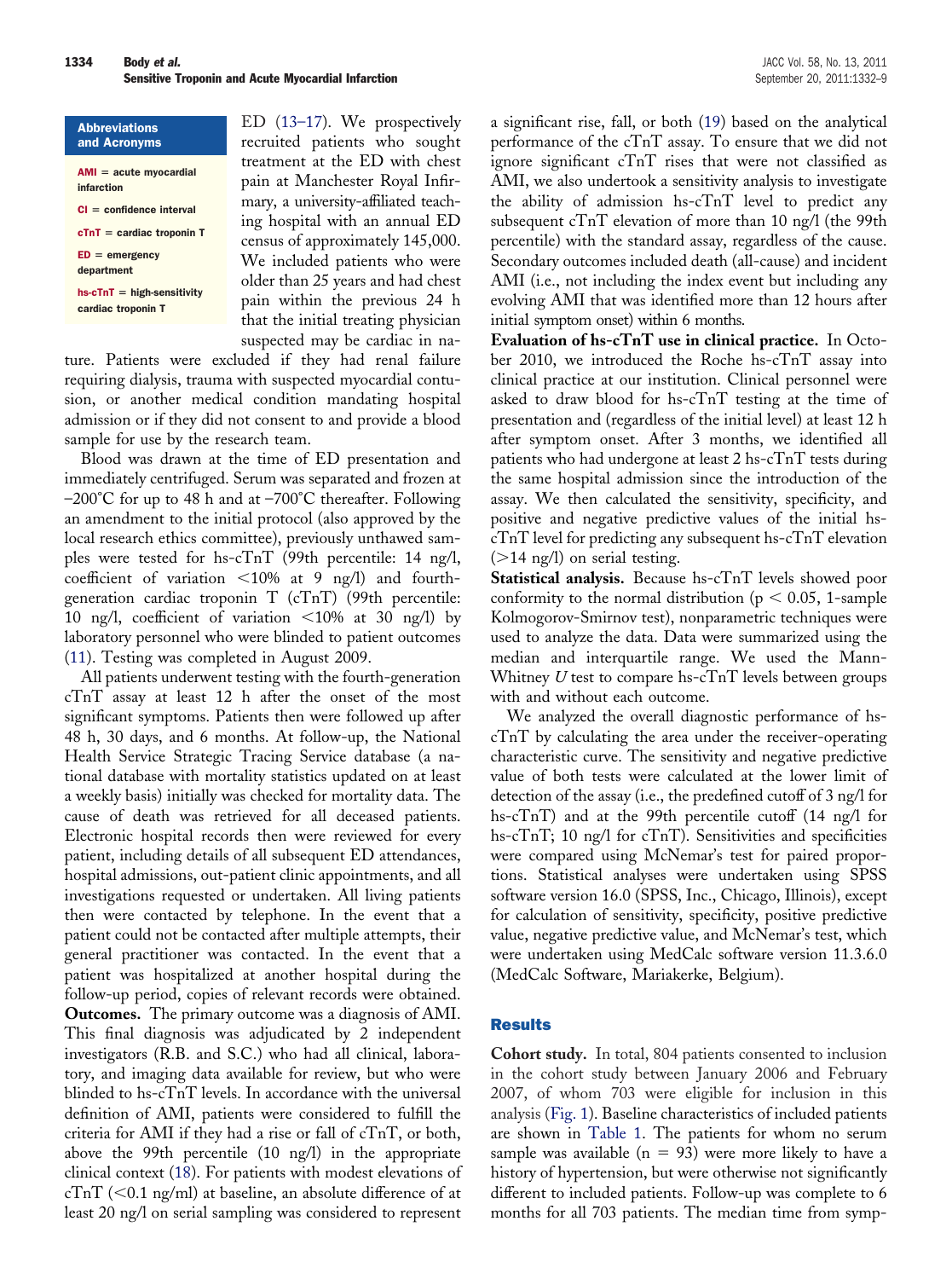

<span id="page-3-0"></span>tom onset to venipuncture was 3.5 h. One hundred thirty (18.5%) patients had an adjudicated diagnosis of AMI. After 6 months, 30 patients (4.3%) had died or had AMI. There were 15 deaths (2.1%) and 21 AMIs (3.0%); 6 patients with AMI died.

For establishing a diagnosis of AMI, the area under the receiver-operating characteristic curve of the initial hscTnT level was 0.94 (95% confidence interval [CI]: 0.91 to 0.96), which was significantly greater than that for  $cTnT$  $(0.86, 95\% \text{ CI: } 0.82 \text{ to } 0.91, \text{ p} < 0.0001) \text{ (Fig. 2). No}$  $(0.86, 95\% \text{ CI: } 0.82 \text{ to } 0.91, \text{ p} < 0.0001) \text{ (Fig. 2). No}$  $(0.86, 95\% \text{ CI: } 0.82 \text{ to } 0.91, \text{ p} < 0.0001) \text{ (Fig. 2). No}$ patients with an hs-cTnT value of  $\leq$ 3 ng/l at the time of presentation had AMI, giving a sensitivity of 100.0% (95% CI: 97.2% to 100.0%) and a negative predictive value 100.0% (95% CI: 98.1% to 100.0%). The sensitivity for excluding AMI with these criteria remained 100.0% (95% CI: 95.1% to 100.0%) even among the 324 (46.1%) patients who had blood drawn within 3 h of symptom onset [\(Table](#page-5-0) [2\)](#page-5-0). If this cutoff were used purely to enable early exclusion of AMI in some ED patients, 27.7% of patients could have AMI ruled out at the point of ED presentation. Specificity when using the 3-ng/l cutoff was low (34.0%, 95% CI:

30.2% to 38.1%). Using the conventional 99th percentile cutoff value (14 ng/l), sensitivity for excluding AMI fell, but remained significantly higher than for the initial sample cTnT (85.4% vs 75.2%, difference: 10.2%,  $p = 0.0002$ ).

During the 6-month follow-up period, 2 (1.0%) patients with an hs-cTnT value of  $\leq$ 3 ng/l experienced death or AMI. One of these patients, who initially gave a classical history of crescendo angina, continued to be asymptomatic and underwent inpatient percutaneous coronary intervention within 30 days, which was complicated by periprocedural AMI. The other patient died of noncardiac causes (esophageal carcinoma) within 6 months of presentation.

Using this strategy, patients with hs-cTnT of  $\leq$ 3 ng/l at presentation would have had AMI ruled out a median of 9.6 h earlier (interquartile range: 6.0 to 10.8 h). Given that this is a substantial percentage of our population, this would have saved a cumulative total of 1,547 inpatient hours. It also would have avoided some empirical treatment. In this situation, 101 (51.8%) of the patients with hs-cTnT of  $\leq$ 3 ng/l received treatment with clopidogrel in the ED and 84 (43.1%) received treatment with low molecular weight heparin.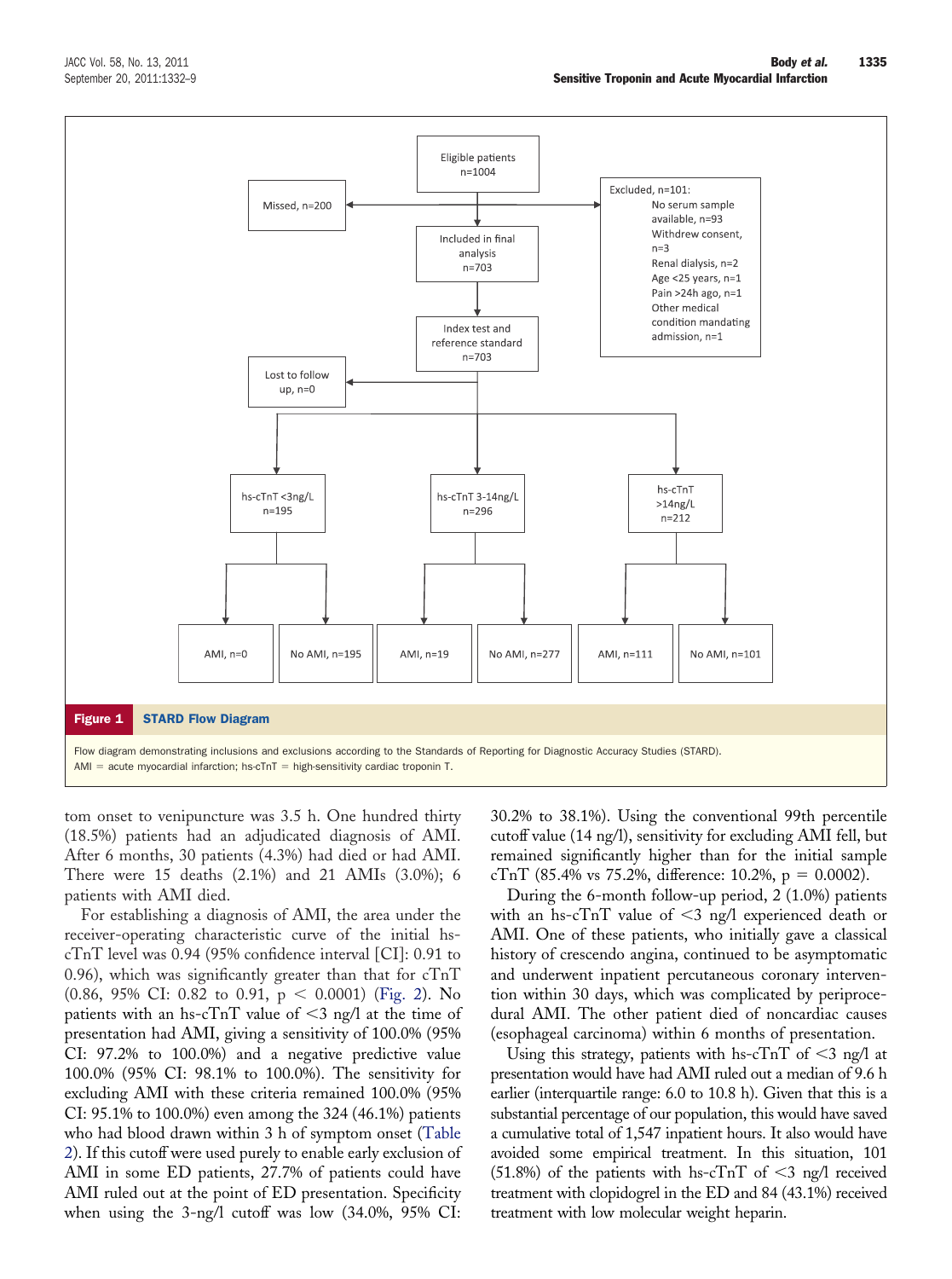#### <span id="page-4-0"></span>Table 1 Baseline Characteristics of Included Patients

| <b>Variable</b>                          | Total ( $N = 703$ ) | Had AMI ( $n = 130$ ) | Did Not Have AMI ( $n = 573$ ) | p Value |
|------------------------------------------|---------------------|-----------------------|--------------------------------|---------|
| Age, yrs                                 | $58.6 \pm 14.3$     | $63.2 \pm 13.6$       | $57.6 \pm 14.2$                | < 0.001 |
| Men                                      | 430 (61.2)          | 88 (67.7)             | 342 (59.7)                     | 0.091   |
| Previous angina                          | 221(31.4)           | 30(23.1)              | 191(33.3)                      | 0.023   |
| Previous myocardial infarction           | 167(23.8)           | 30(23.1)              | 137(23.9)                      | 0.841   |
| Hypertension                             | 343 (48.8)          | 64 (49.2)             | 279 (48.7)                     | 0.912   |
| Hyperlipidemia                           | 339 (48.2)          | 55(42.3)              | 284 (49.6)                     | 0.135   |
| <b>Diabetes mellitus</b>                 | 125(17.8)           | 26(20.0)              | 99(17.3)                       | 0.464   |
| <b>Smoking</b>                           | 216(30.7)           | 57 (43.8)             | 159(27.7)                      | < 0.001 |
| Family history of ischemic heart disease | 338(48.1)           | 55(42.3)              | 283(49.4)                      | 0.145   |
| Previous coronary intervention           | 140(19.9)           | 22(16.9)              | 118(20.6)                      | 0.344   |
| Peripheral vascular disease              | 13(1.8)             | 2(1.5)                | 11(1.9)                        | 0.771   |
| Cerebrovascular disease                  | 71(10.1)            | 12(9.2)               | 59(10.3)                       | 0.716   |
| Chronic renal impairment                 | 7(1.0)              | 2(1.5)                | 5(0.9)                         | 0.490   |
| Current aspirin use                      | 300(42.7)           | 43(33.1)              | 257 (44.9)                     | 0.014   |
| Current clopidogrel use                  | 84 (11.9)           | 13(10.0)              | 71(12.4)                       | 0.448   |
| <b>Current statin use</b>                | 311(44.2)           | 49 (37.7)             | 262(45.7)                      | 0.096   |
| <b>Current ACE inhibitor use</b>         | 165(23.5)           | 27(20.8)              | 138(24.1)                      | 0.421   |
| Current beta-blocker use                 | 170(24.2)           | 23(17.7)              | 147(25.7)                      | 0.056   |
| Time from symptom onset, h               |                     |                       |                                |         |
| $0 - 3$                                  | 324(46.1)           | 79 (60.8)             | 245(42.8)                      |         |
| $3 - 6$                                  | 167(23.8)           | 26(20.0)              | 141(24.6)                      |         |
| $6 - 12$                                 | 151(21.5)           | 22(16.9)              | 129(22.5)                      |         |
| >12                                      | 61(8.7)             | 3(2.3)                | 58(10.1)                       |         |
|                                          |                     |                       |                                |         |

Values are mean  $\pm$  SD or %.

 $ACE = angiotensin converting$  enzyme; AMI  $=$  acute myocardial infarction.

**Sensitivity analysis.** For predicting any cTnT elevation of more than 10 ng/l regardless of the cause, the sensitivity of hs-cTnT at the time of presentation using the  $\leq$ 3 ng/l cutoff value remained 100.0% (95% CI: 97.8% to 100.0%). **Prospective audit of hs-cTnT in clinical practice.** We implemented the hs-cTnT assay in clinical practice on October 6, 2010, and collated the results on January 6, 2011. During that time, a total of 915 patients underwent at least 2 hs-cTnT tests during the same admission. The mean age of these patients was 65.9 years and 528 (57.7%) were male. The diagnostic performance of the initial hs-cTnT level for predicting a subsequent rise of hs-cTnT of more than 14 ng/l on serial testing is shown in [Table 3.](#page-6-1) Only 1 patient with initial hs-c $TnT$  of  $\leq$ 3 ng/l subsequently had an elevation (to 17 ng/l). Thus, by ruling out AMI in patients with initial hs-c $TnT$  of  $\leq$ 3 ng/l, we would have avoided the need for serial hs-cTnT testing in 17.5% of patients, at a cost of missing 0.17% of subsequent hs-cTnT elevations. The only patient in whom subsequent hs-cTnT elevation would have been missed sought treatment within 1 h of symptom onset and was admitted to the coronary care unit. The patient was diagnosed with vasovagal syncope but died unexpectedly a week after discharge, with the registered cause of death being ischemic heart disease.

#### **Discussion**

This research breaks new ground concerning the ability to use novel, high-sensitivity techniques to facilitate the early exclusion of AMI. Validating the findings presented by Reichiln et al. [\(12\)](#page-7-0) in a separate investigation, our data from a total of more than 1600 patients demonstrate that, at the lower detection limit, this novel fifth-generation hs-cTnT assay has very high sensitivity at the time of presentation (100.0% [95% CI: 97.2% to 100.0%] and 99.8% [95% CI: 99.1% to 100.0%] in the cohort study and audit, respectively). We also demonstrated that these patients have a low subsequent 6-month event rate. If this strategy were relied on to exclude AMI immediately in practice, our data suggest that as many as 27.7% of patients could be reassured immediately.

Assuming that as many as 15 million patients seek treatment each year with chest pain at EDs [\(20\)](#page-7-9), the strategy we report could avoid prolonged evaluation, including serial troponin testing, in approximately 4 million patients. This would obviate the need for serial troponin testing, would avoid unnecessary empirical treatment with its consequent risks, would enable clinicians to consider alternative diagnoses at an early stage, and would reduce unnecessary hospital admissions, unburdening EDs and easing overcrowding. Our study did not evaluate the costeffectiveness of this strategy. There is clearly potential for substantial cost savings, and there is evidently a very low risk of missed AMI. However, a formal assessment of cost savings against the potential costs of missed AMI would be a worthwhile goal for future studies.

The novel high-sensitivity troponin assays are yet to be approved for clinical use in the United States, although the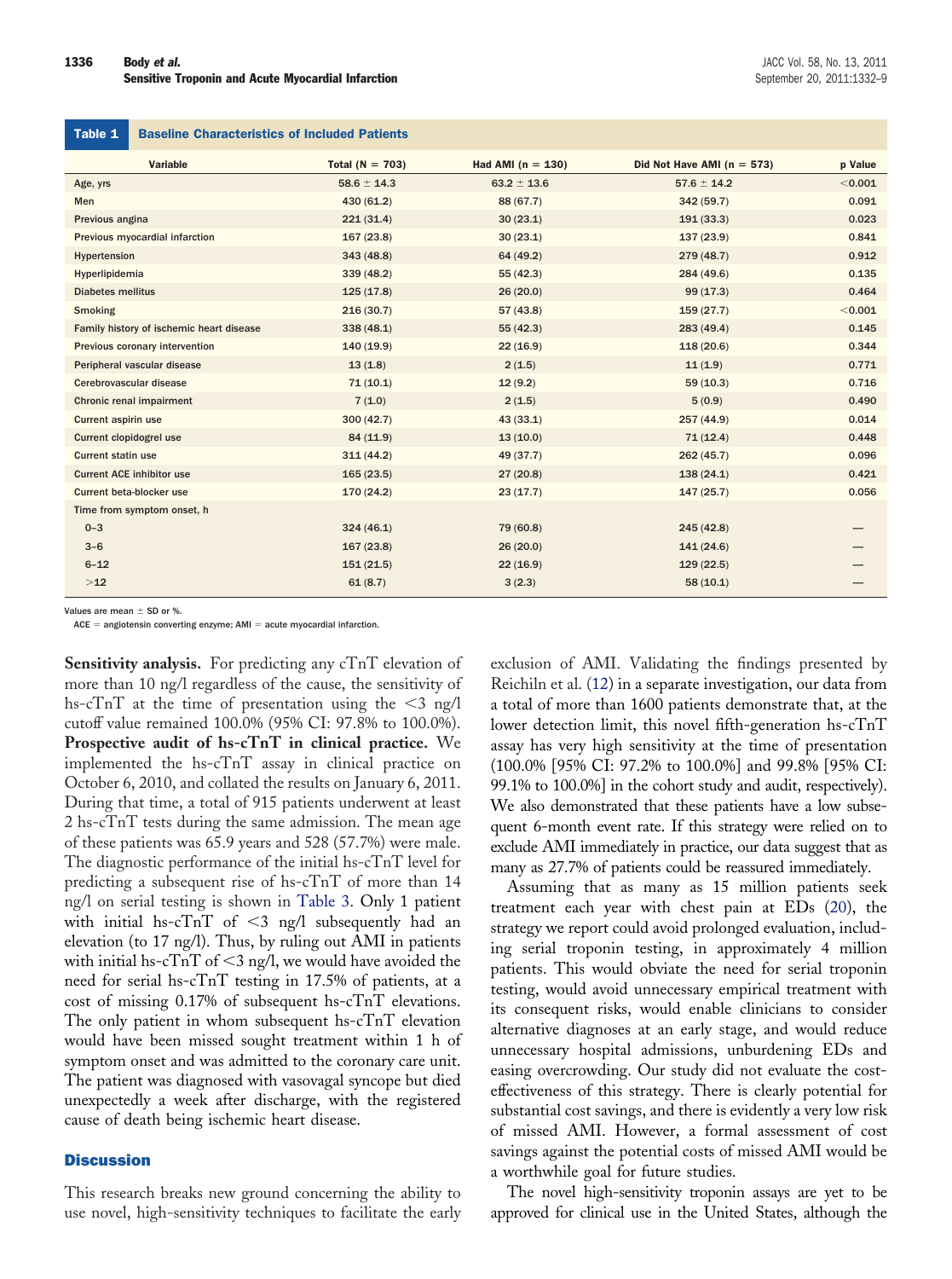

<span id="page-5-1"></span>hs-cTnT assay reported here has been approved and implemented in parts of Europe. There also have been reports of many other highly sensitive assays [\(21–24\)](#page-7-10). If this approach is applicable to all such novel assays, it would have a profound impact on the ability to evaluate patients rapidly in the ED.

<span id="page-5-0"></span>It is unlikely that any paradigm that is proposed will be perfect. Indeed, it should be recognized that the lower

bounds of the 95% CIs for sensitivity extend to 97.2% in the cohort study and 99.1% in the audit. Research suggests that physicians will accept this level of risk [\(25\)](#page-7-11), which may be less risk than in current practice [\(7,8\)](#page-7-2). However, it is important to remember the potential medical and medicolegal implications of missed diagnoses of AMI. The riskadjusted mortality rate for patients who are discharged with unrecognized AMI is almost twice as high as for hospitalized patients [\(8\)](#page-7-12). Further, missed myocardial infarction is a leading cause for malpractice claims in the United States [\(26\)](#page-7-13). The potential costs of 1 missed diagnosis therefore must be weighed against the costs of hospital admission for further testing, which may lead some to feel uncomfortable with implementing this strategy without further evidence. We currently are undertaking a further prospective validation study to address such concerns. In addition, it is important to acknowledge that troponins are markers of myocardial necrosis. Although our strategy may exclude AMI, some patients with unstable angina without AMI may not be identified. Thus, there will always be a role for careful evaluation of each individual patient.

Others may be concerned that a rapid rule-out protocol will miss AMI in those who seek treatment early and in patients with evolving AMI. The low incidence of adverse events in our study confirms that the risk of missing evolving AMI is small. In our evaluations, the only patient with undetectable initial hs-cTnT who had a subsequent rise sought treatment within 1 h of symptom onset. It therefore may be a prudent precaution to repeat testing after 1 to 2 h in patients seeking treatment so early, although this strategy warrants formal prospective evaluation.

These data, as with all research, inevitably will lead to further important questions. Because high-sensitivity assays will detect many more subtle elevations indicative of cardiac injury, the specificity of hs-cTnT for AMI as compared

| Table 2                                                                                                                                                        |                                |                    | Sensitivity and Specificity of hs-cTnT for AMI at Selected Cutoffs, Stratified by Time From Symptom Onset |                     |                     |  |
|----------------------------------------------------------------------------------------------------------------------------------------------------------------|--------------------------------|--------------------|-----------------------------------------------------------------------------------------------------------|---------------------|---------------------|--|
| <b>Time From</b><br>Symptom Onset (h)<br><b>Assay and Cutoff</b><br>Sensitivity (95% CI)<br>Specificity (95% CI)<br><b>PPV (95% CI)</b><br><b>NPV (95% CI)</b> |                                |                    |                                                                                                           |                     |                     |  |
| All patients                                                                                                                                                   | hs-cTnT, $3$ ng/l*             | 100.0 (97.2-100.0) | 34.0 (30.2-38.1)                                                                                          | 25.6 (21.9-29.6)    | 100.0 (98.1-100.0)  |  |
|                                                                                                                                                                | hs-c $TnT$ , 14 ng/l $\dagger$ | 85.4 (78.1-91.0)   | 82.4 (79.0-85.4)                                                                                          | $52.4(45.4 - 59.2)$ | 96.1 (94.0-97.7)    |  |
|                                                                                                                                                                | $cTnT$ , 10 $ng/l$             | 75.2 (66.8-82.4)   | 94.6 (92.4-96.3)                                                                                          | 75.8 (67.4-82.9)    | 94.4 (92.2-96.2)    |  |
| $<$ 3                                                                                                                                                          | hs-c $TnT$ , 3 ng/l            | 100.0 (95.1-100.0) | 63.8 (57.2-70.1)                                                                                          | 47.7 (39.7-55.9)    | 100.0 (97.5-100.0)  |  |
|                                                                                                                                                                | hs-c $TnT$ , 14 ng/l           | 79.7 (68.8-88.2)   | 83.0 (77.5-87.7)                                                                                          | 60.8 (50.4-70.6)    | 92.5 (88.0-95.8)    |  |
|                                                                                                                                                                | $cTnT$ , 10 $ng/l$             | 66.2 (54.3-76.8)   | 94.6 (90.8-97.2)                                                                                          | 80.3 (68.2-89.4)    | 89.5 (84.8-93.1)    |  |
| >3                                                                                                                                                             | hs-c $TnT$ , 3 ng/l            | 100.0 (93.6-100.0) | 32.7 (27.8-37.9)                                                                                          | 19.2 (14.9-24.3)    | 100.0 (96.8-100.0)  |  |
|                                                                                                                                                                | hs-c $TnT$ , 14 ng/l           | $92.9(82.7-98.0)$  | 82.0 (77.5-85.8)                                                                                          | 45.2 (35.9-54.8)    | 98.6 (96.5-99.6)    |  |
|                                                                                                                                                                | $cTnT$ , 10 $ng/l$             | 87.3 (75.5-94.7)   | 94.5 (91.6-96.7)                                                                                          | 71.6 (59.3-82.0)    | 97.9 (95.8-99.2)    |  |
| $<$ 6                                                                                                                                                          | hs-c $TnT$ , 3 ng/l            | 100.0 (97.3-100.0) | 34.5 (29.7-39.4)                                                                                          | 29.3 (24.7-34.3)    | 100.0 (97.3-100.0)  |  |
|                                                                                                                                                                | hs-c $TnT$ , 14 ng/l           | 82.9 (74.3-89.5)   | 82.9 (78.8-86.5)                                                                                          | 56.9 (48.6-64.8)    | 94.7 (91.7-96.8)    |  |
|                                                                                                                                                                | $cTnT$ , 10 $ng/l$             | 71.2 (61.5-79.6)   | 95.3 (92.7-97.2)                                                                                          | 80.4 (70.9-88.0)    | $92.5(89.4 - 94.9)$ |  |
| >6                                                                                                                                                             | hs-c $TnT$ , 3 ng/l            | 100.0 (94.2-100.0) | $33.2(26.5 - 40.4)$                                                                                       | $16.7(11.1 - 23.6)$ | 100.0 (94.2-100.0)  |  |
|                                                                                                                                                                | hs-c $TnT$ , 14 ng/l           | 96.0 (79.7-99.9)   | 81.3 (74.9-86.6)                                                                                          | $40.7(28.1 - 54.3)$ | 99.4 (96.4-100.0)   |  |
|                                                                                                                                                                | $cTnT$ , 10 $ng/l$             | 92.0 (74.0-99.0)   | 93.0 (88.3-96.2)                                                                                          | 63.4 (46.2-79.2)    | 98.9 (95.9-99.9)    |  |

\*Rule out cutoff set at the lower limit of detection of the assay. †Cutoff set at the 99th percentile of a reference population.

 $CI =$  confidence interval; cTnT = cardiac troponin T; hs-cTnT = high-sensitivity cardiac troponin T; NPV = negative predictive value; PPV = positive predictive value.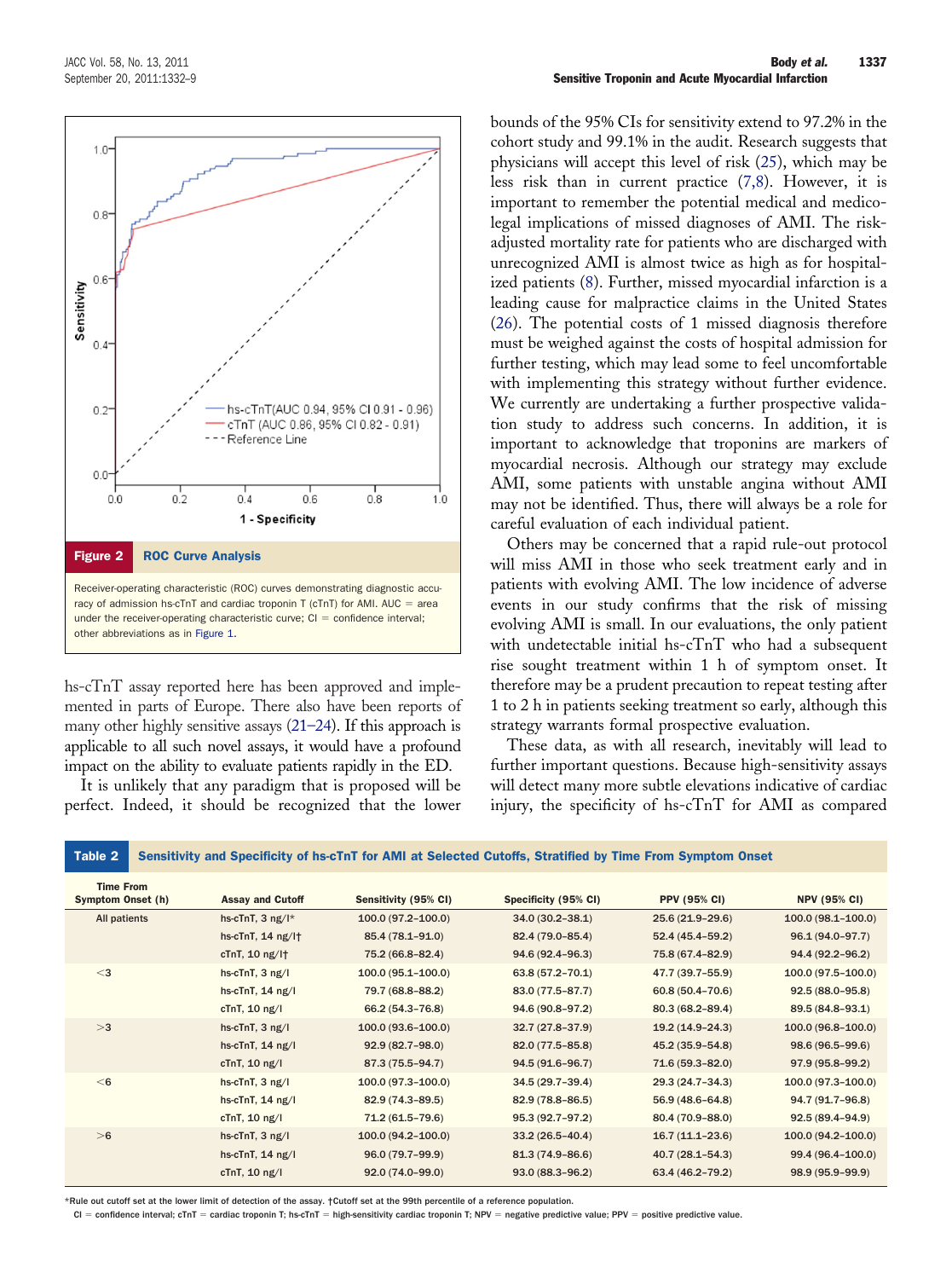<span id="page-6-1"></span>

| Table 3        | <b>Evaluation of hs-cTnT Use in Clinical Practice: Diagnostic Performance</b><br>of Initial hs-cTnT Level for Predicting Any Subsequent hs-cTnT Elevation |                      |                      |                     |                     |  |
|----------------|-----------------------------------------------------------------------------------------------------------------------------------------------------------|----------------------|----------------------|---------------------|---------------------|--|
| hs-cTnT Cutoff |                                                                                                                                                           | Sensitivity (95% CI) | Specificity (95% CI) | <b>PPV (95% CI)</b> | <b>NPV (95% CI)</b> |  |
| $3$ ng/l       |                                                                                                                                                           | 99.8 (99.1-100.0)    | 49.5 (43.9-55.1)     | 78.5 (75.4-81.4)    | 99.4 (96.6-100.0)   |  |
| $14$ ng/l      |                                                                                                                                                           | 98.4 (97.0-99.3)     | 87.9 (84.0-91.1)     | 92.8 (90.4-94.7)    | 97.2 (94.7-98.7)    |  |

Abbreviations as in [Table 2.](#page-5-0)

with other causes of myocardial damage may be lower [\(11\)](#page-7-5). Some therefore may voice concern that using the lower detection limit as a cutoff will compromise specificity further. However, we should be clear that this is merely a rule-out cutoff value and should not be used to define abnormality. Thus, patients should not be labeled as abnormal at values of less than the 99th percentile of a reference population. For patients with detectable levels of hs-cTnT, AMI cannot be ruled out at the time of presentation; they should undergo further investigation, including further troponin testing. Many of these patients still can have AMI ruled out after subsequent hs-cTnT testing, but some will have AMI. This proposed use of hs-cTnT relies on a good understanding of the concepts 'SpIn' ('Specificity' rules 'In') and 'SnOut' ('Sensitivity' rules 'Out') [\(27\)](#page-7-14). It bears similarities to our current use of D-dimer for exclusion of venous thromboembolism [\(28\)](#page-7-15) and the rule-in and rule-out cutoffs suggested for natriuretic peptides in the evaluation of suspected acute decompensated heart failure [\(29\)](#page-7-16).

It may be possible at some time to develop a strategy to evaluate a larger percentage of patients more rapidly than at 6 to 12 h after symptom onset, but our data do not provide insight into that issue. We have not investigated the added value of serial hs-cTnT estimation in this study. This is the goal of our future studies, to address 2 further important questions: [\(1\)](#page-6-0) At what level of hs-cTnT can we consider AMI to be ruled in, provided there is a demonstrable rise or fall, or both, in concentrations? [\(2\)](#page-6-2) For how long must patients undergo serial hs-cTnT estimations to differentiate robustly all patients with AMI from those without AMI? **Study limitations.** For our initial analysis, we tested for hs-cTnT in samples that had been stored at –70°C (without freeze-thaw cycles) for approximately 2.5 years. There are currently no data about the stability of the assay under these conditions, which raises the possibility that levels in the cohort study were influenced by sample instability. However, troponin T as measured with this assay is known to be stable for 12 months after storage at  $-20^{\circ}$ C [\(30\)](#page-7-17), suggesting (but not confirming) that instability is unlikely to be an issue in this study. Further, the findings of our prospective evaluation (where testing was contemporaneous) suggest that sample instability is unlikely to have influenced our results significantly.

Some may be concerned that the analytical imprecision of the assay at this cutoff may lead to inaccurate results. Our findings clearly demonstrate that this does not lead to significant false negative results. However, it is possible that there were some false positive results. This may be why we

could exclude only  $<30\%$  of patients at the time of presentation. By achieving greater analytical sensitivity and precision through future assay development, perhaps this number could be increased still further.

#### **Conclusions**

Our findings validate previous work and demonstrate that, at the lower detection limit, hs-cTnT has very high sensitivity for AMI at the time of presentation, with the lower bounds of the 95% confidence intervals being 97.2% and 99.1% in our 2 cohorts. This strategy could enable clinicians immediately to exclude AMI in up to 27.7% of patients. These patients are at low risk of significant adverse events within 6 months. This strategy could be used to obviate the need for serial troponin testing and empirical treatment and to reduce unnecessary hospital admissions. Further validation is warranted to yield tighter confidence intervals and to establish firmly the earliest time point at which AMI may be excluded safely using this novel high-sensitivity assay.

#### **Acknowledgments**

The authors thank the staff in the emergency and biochemistry departments at Manchester Royal Infirmary for their assistance, the Manchester Biomedical Research Center for their support, and the Center for Effective Emergency Care at Manchester Metropolitan University for their support.

**Reprints requests and correspondence:** Dr. Richard Body, Cardiovascular Sciences, 3rd Floor, Core Technology Facility, University of Manchester, 46, Grafton Street, Manchester M13 9WL, United Kingdom. E-mail: [richard.body@manchester.ac.uk.](mailto:richard.body@manchester.ac.uk)

#### <span id="page-6-0"></span>REFERENCES

- 1. Anderson JL, Adams CD, Antman EM, et al. ACC/AHA 2007 guidelines for the management of patients with unstable angina/non ST-elevation myocardial infarction: a report of the American College of Cardiology/American Heart Association Task Force on Practice Guidelines (Writing Committee to Revise the 2002 Guidelines for the Management of Patients With Unstable Angina/Non ST-Elevation Myocardial Infarction). J Am Coll Cardiol 2007;50:e1–157.
- <span id="page-6-2"></span>2. National Clinical Guideline Centre for Acute and Chronic Conditions. Chest pain of recent onset: NICE Guideline. National Institute of Clinical Excellence. Available at: [http://www.nice.org.uk/nicemedia/](http://www.nice.org.uk/nicemedia/live/12947/47938/47938.pdf) [live/12947/47938/47938.pdf.](http://www.nice.org.uk/nicemedia/live/12947/47938/47938.pdf) NICE Clinical Guideline 95.2010. Accessed August 8, 2011.
- 3. Bassand JP, Hamm CW, Ardissino D, et al. Guidelines for the diagnosis and treatment of non-ST-segment elevation acute coronary syndromes. The Task Force for the Diagnosis and Treatment of Non-ST-Segment Elevation Acute Coronary Syndromes of the European Society of Cardiology. Eur Heart J 2007;28:1598 – 660.